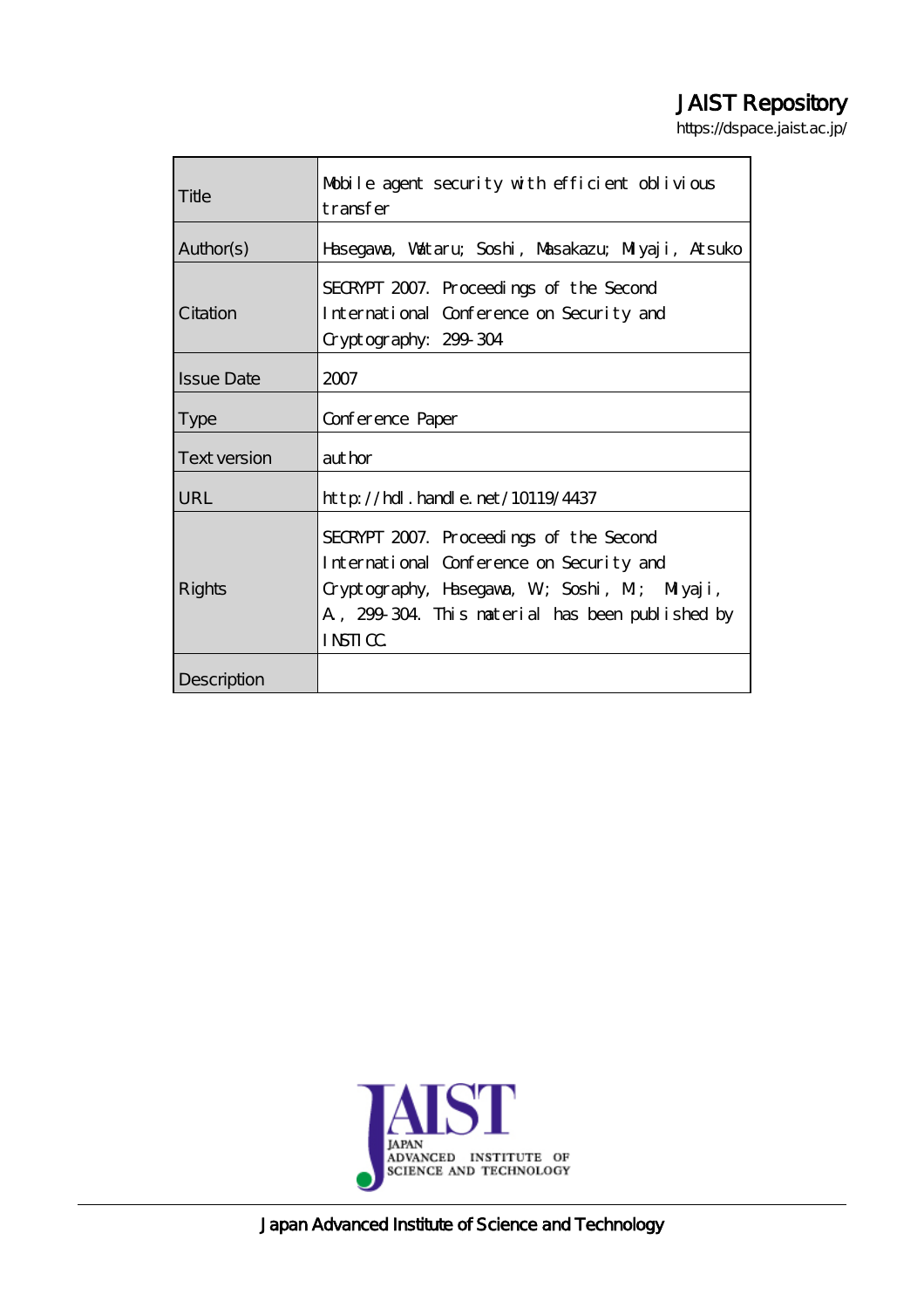# **MOBILE AGENT SECURITY WITH EFFICIENT OBLIVIOUS TRANSFER**

Wataru Hasegawa, Masakazu Soshi, and Atsuko Miyaji

*School of Information Science, Japan Advanced Institute of Science and Technology w-hasega, soshi, miyaji@jaist.ac.jp*

Keywords: Mobile Agent, Security, Oblivious Transfer, Encrypted Circuit, Secure Function Evaluation

Abstract: Cachin et al. and Algesheimer et al. proposed schemes using secure function evaluation for protecting mobile agents in untrusted environments. One of essential ingredients of their protocols is *oblivious transfer* (although not all of them require it). Unfortunately, naive application of oblivious transfer is inefficient because it must be performed for each bit of encrypted circuit inputs. Therefore, in this paper we propose secure mobile agent protocols with emphasis on efficient oblivious transfer suitable for secure function evaluation.

# **1 INTRODUCTION**

Mobile agents are migratable autonomous software program and mobile agent technology has drawn much attention as a fundamental technology in next generation computing (Rothermel and Popescu-Zeletin, 1997). However, realization of mobile agents is confronted by a serious security problem: *an attack on mobile agents by malicious execution hosts* such as tampering or eavesdropping agents' secret during their execution. So the way of executing an 'encrypted' agent without decrypting it has been studied so far. Among such approaches, Cachin et al. (Cachin et al., 2000) and Algesheimer et al. (Algesheimer et al., 2001) proposed promising methods based on *secure function evaluation*. In particular, Algesheimer et al. introduced Trusted Third Party (TTP) to their protocols and succeeded in enhancing security of them.

One of essential ingredients of their protocols is *oblivious transfer* (although not all of them require  $it<sup>1</sup>$ ). Unfortunately, from a viewpoint of communication cost, naive application of oblivious transfer is inefficient because it must be performed for each bit of encrypted circuit inputs. Hence Mori et al. (Mori

et al., 2005) proposed a mobile agent security scheme using a new efficient oblivious transfer. However it turns out that their oblivious transfer protocol is insecure in a special situation (Hasegawa et al., 2007).

In this paper we propose two secure mobile agent protocols with emphasis on efficient oblivious transfer suitable for secure function evaluation. We show that one is secure in *honest-but-curios model* and the other is secure even in the *malicious model*. Furthermore, we shall show that our proposed oblivious transfer protocols are more efficient than a naive application of 1-out-of-2 oblivious transfer in mobile agent security schemes. Besides, our proposed oblivious transfer protocols are interesting in their own right and they are also important because they can be building blocks for other security protocols, especially, more sophisticated type of oblivious transfer, i.e., Naor's *k*-out-of-*n* oblivious transfer (Naor and Pinkas, 1999).

# **2 PRELIMINARY**

# **2.1 Assumptions and Definitions**

In this section, we present some preliminaries for our work. Let  $\mathbb{G}_1$  be an additive group of a large prime order  $p$  and  $\mathbb{G}_2$  be a multiplicative group of the same

 $1$ For example, oblivious transfer is not needed in the basic scheme by Algesheimer et al. The scheme is discussed in Section 4.2.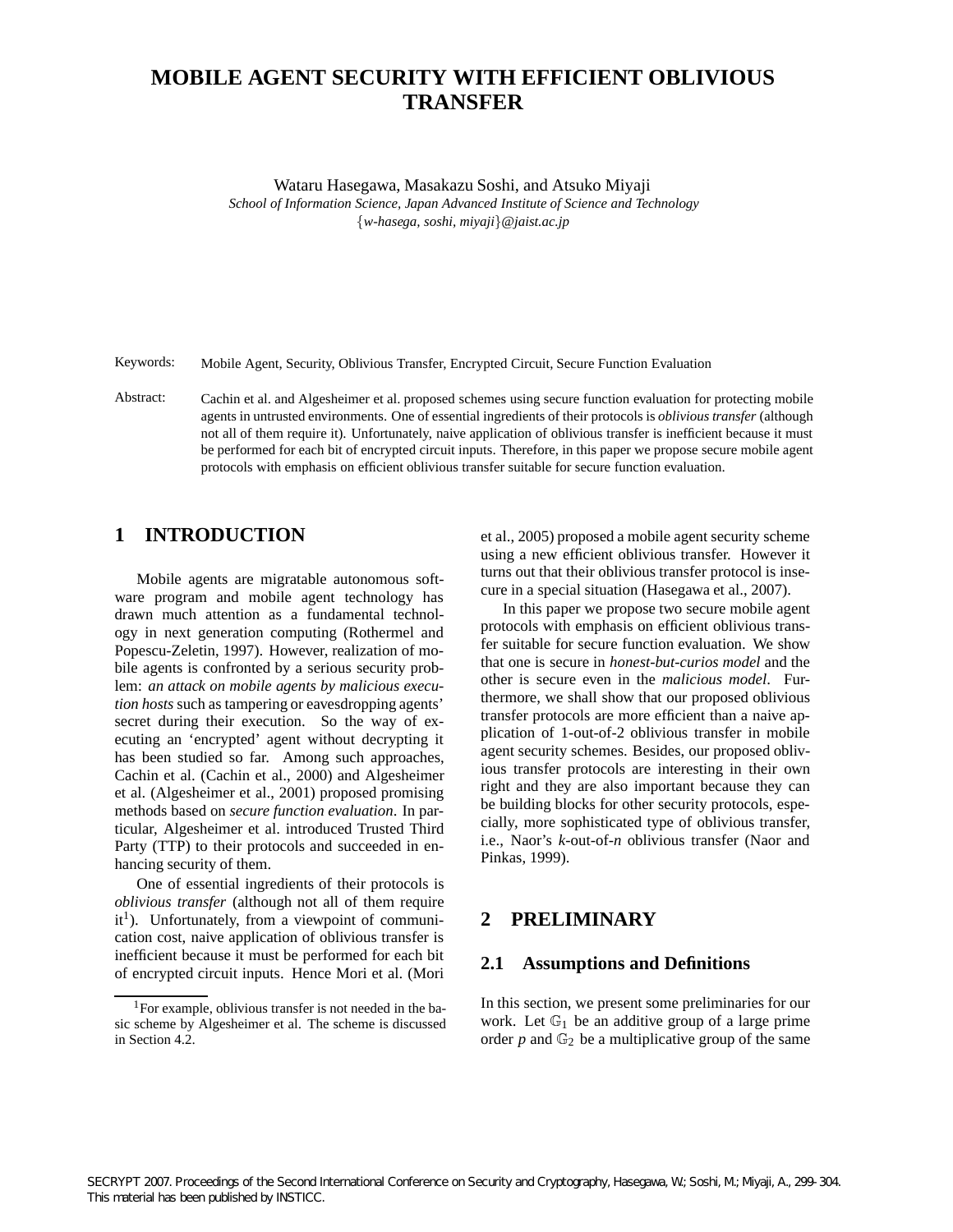order. Let  $e : \mathbb{G}_1 \times \mathbb{G}_1 \to \mathbb{G}_2$  be a function that satisfies the following properties: (1) Bilinearity: for any  $P, Q \in \mathbb{G}_1$  and  $a, b \in \mathbb{Z}$ ,  $e(aP, bQ) = e(P, Q)^{ab}$ ; (2) Non-degeneration:  $e(P, P) \neq 1$  where *P* is a generator of  $\mathbb{G}_1$ .

Now we give the definition of NT-CDH problem below.

**Assumption 1.** New Target Computational Diffie-Hellman (NT-CDH) Problem

Let *P* be a generator of  $\mathbb{G}_1$ ,  $s_0, s_1 \in_R \mathbb{Z}_p^*$ ,  $P_0 =$  $s_0P, P_1 = s_1P, b_i \in \{0, 1\}$  for  $i = 1, 2, \dots, n$ . Furthermore, let  $T_{\mathbb{G}_1}(\cdot)$  be a *target oracle* that returns  $Q_i \in \mathbb{G}_1$ , and  $H_1: \{0,1\}^* \to \mathbb{G}_1$  be a cryptographic hash function. The attacker *A* is given  $(p, P_0, P_1,$  $H_1$ ,  $s_{b_1}Q_1$ ,  $\ldots$ ,  $s_{b_n}Q_n)$  and the access to  $T_{\mathbb{G}_1}$ . Then the advantage  $Adv_G^{NT-CDH}(A)$  of *A* in attacking NT-CDH problem is defined as the probability that *A* outputs  $s_bQ_j \notin \{s_{b_1}Q_1, \ldots, s_{b_n}Q_n\}$ , where  $1 \leq j \leq n$ , and  $b \in \{0, 1\}$ . There is no probabilistic polynomial-time adversary *A* with non-negligible  $Adv_G^{NT-CDH}(A)$ .

Note that NT-CDH Problem is defined for the first time in this paper and we believe that it is reasonable to consider that the problem is computationally difficult to solve.

Finally, we define the attack model (Algesheimer et al., 2001; Cachin et al., 2000; Chu and Tzeng, 2005) supposed in this paper.

#### **Definition 1.** Attack Model

Attack models for a mobile agent security protocol are classified into two types: *honest-but-curious* (semi-honest) model and *malicious* model. Honestbut-curious hosts follow the protocol, but seek to steal some useful information about secrets of agents. On the other hand, malicious hosts can do whatever they want in order to obtain secret information.

# **2.2 Oblivious Transfer**

One of key tools in security protocols is *oblivious transfer* (Naor and Pinkas, 1999), which often means 1-out-of-2 oblivious transfer. A (1-out-of-2) oblivious transfer is an interactive protocol between a sender (Alice) with two secret messages  $m_0$  and  $m_1$  and a receiver (Bob) with a bit *b*. By oblivious transfer, Bob gets  $m_b$ , but learns nothing about  $m_{b \oplus 1}$ . Furthermore, Alice does not learn anything about *b*.

More general form of oblivious transfer, namely, *k-out-of-n oblivious transfer* (Chu and Tzeng, 2005; Naor and Pinkas, 1999) is also useful. As the name implies, in *k*-out-of-*n* oblivious transfer, Alice has *n* secrets  $m_1, m_2, \ldots, m_n$  and Bob has *k* choices  $i_1, \ldots, i_k$ .

As we will see later, in mobile agent security schemes, we basically need to repeat 1-out-of-2 oblivious transfer *n* times for some *n*. That is, Alice has

*n* pairs of secret messages  $(m_{1,0}, m_{1,1}), (m_{2,0}, m_{2,1}),$  $, ..., (m_{n,0}, m_{n,1})$  and Bob has *n* choices  $(1, b_1), (2, b_2),$  $\cdots$ ,  $(n, b_n)$ , where  $b_i \in \{0, 1\}$   $(1 \le i \le n)$ . After completion of *n* times 1-out-of-2 oblivious transfer, Bob receives  $m_{1,b_1}$ ,  $m_{2,b_2}$ , ...,  $m_{n,b_n}$ . Hence an oblivious transfer scheme for mobile agent security must satisfy the following three requirements<sup>2</sup>.

#### **Definition 2.** Correctness

 tains the chosen messages when both of the sender An scheme is *correct* if the receiver *R* (Bob) ob-*S* (Alice) and *R* do not deviate from the steps of the scheme.

**Definition 3.** The Receiver's privacy - indistinguishability

For any two choice sets of *R*, say,  $C = \{(1, b_1),\}$  $(2,b_2), \dots, (n,b_n)$  and  $C' = \{(1,b'_1), (2,b'_2), \dots,$  $(n, b'_n)$ , the transcripts of the protocol execution corresponding to  $C$  and  $C'$ , which  $S$  sees, are indistinguishable. Furthermore, if the received messages of *S* for *C* and *C'* are identically distributed, then the choices of *R* are said to be *unconditionally secure*.

#### **Definition 4.** The Sender's privacy

This property is defined according to the type of the attack model.

 The Sender's privacy in the honest-but-curious model - indistinguishability:

For any choices of *R*, the unchosen secret messages of *S* are indistinguishable from random ones.

 The Sender's privacy in the malicious model compared with the Ideal Model:

In *the Ideal model*, first *S* sends all secret messages to  $TTP<sup>3</sup>$ . Next *R* sends his choices to TTP and then TTP sends the chosen secret messages of *S* to *R*. The Ideal model, as its name implies, is the most secure scheme. We achieve the sender's privacy if for any *R* in the real world, there exists another probabilistic polynomial-time Turing Machine (PPTM) *R* (called *simulator*) in the Ideal model such that the outputs of  $R$  and  $R^*$  are indistinguishable.

# **2.3 Mobile Agent Computation based on Secure Function Evaluation**

Secure function evaluation (Yao, 1986) is closely related to the model of mobile agent computation in this

 $2$ The requirements are adopted from (Chu and Tzeng, 2005), but with slight modification.

<sup>&</sup>lt;sup>3</sup>TTP in the Ideal model is a different entity from TTP involved in secure mobile agent protocols in the following sections.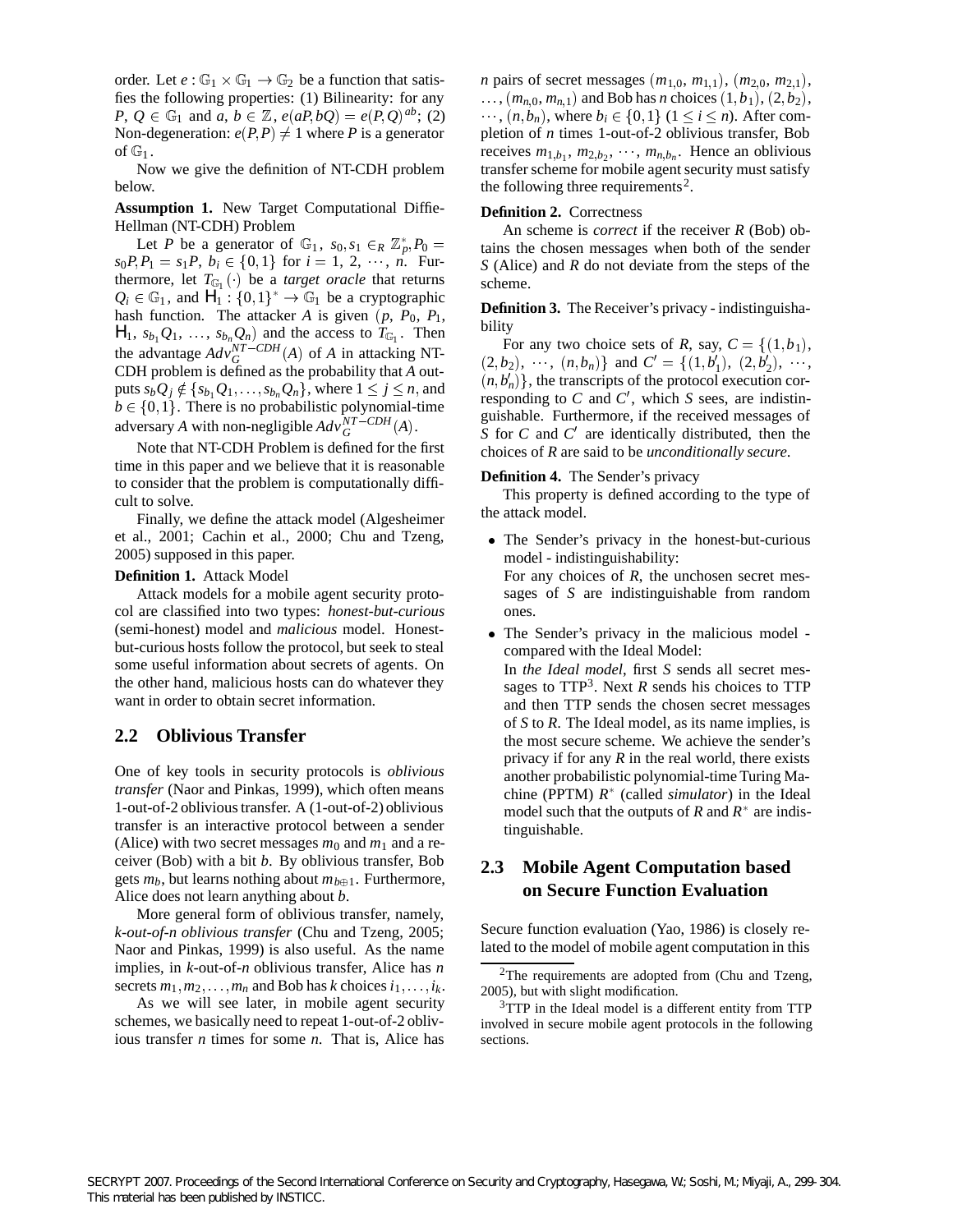paper. This section formalizes the basic idea. For more details on secure function evaluation, refer to (Yao, 1986).

In this paper, we suppose that agents travel only one-hop away and back. That is, an agent which works on behalf of a user is generated on the site where the user resides. In particular the site is called the *originator O* of the agent. Next the agent moves to a host *H* to perform a task on behalf of the user. Then the agent runs on *H* and returns to *O* along with the result. This is the scenario for one-hop agents, but it is straightforward to extend it into multi-hop cases (Algesheimer et al., 2001; Cachin et al., 2000). Therefore in the subsequent sections, for simplicity we consider one-hop agents only.

Now we give a formalization of mobile agent computations based on secure function evaluation. Suppose that the task that the agent carries out on behalf of the user is represented by function  $f: X \times$  $Y \rightarrow \mathbb{Z}$  for some sets *X* and *Y*. Furthermore, let  $x \in X$ and  $y \in Y$  be two inputs of *O* and *H* into *f*, respectively. Let  $n_x$ ,  $n_y$ , and  $n_z$  be the lengths of *x*, *y*, and *z*, respectively. Furthermore,  $(x_1, \ldots, x_{n_x}), (y_1, \ldots, y_{n_y}),$ and  $(z_1, \ldots, z_{n_z})$  denote the binary representations of *x*, *y*, and *z*, respectively. Let *C* be a polynomial-size circuit to compute *f* .

Mobile agent computation proceeds as follows. First *O* executes construct to obtain a tuple  $(C, K, L, U)$ , where C is an encrypted circuit for C, and  $K$ ,  $L$ , and  $U$  are "key pairs" for *x*, *y*, and *z*, re- ${\rm spectively:} K = ((K_{1,0}, K_{1,1}), \ldots, (K_{n_x,0}, K_{n_x,1})), L =$  $(L_{1,0}, L_{1,1}), \ldots, (L_{n_y,0}, L_{n_y,1}),$  and  $U = ((U_{1,0}, U_{1,1}),$  $(U_{n_z,0}, U_{n_z,1})$ . Inputs *x* and *y* and output *z* of *C* are represented in an 'encrypted' form in terms of *K* , *L*, and U. Namely, *x*, *y*, and *z* are expressed as  $(K_{1,x_1}, \ldots,$  $K_{n_x, x_{n_x}}$ ,  $(L_{1, y_1}, \ldots, L_{n_y, y_{n_y}})$ , and  $(U_{1, z_1}, \ldots, U_{n_z, z_{n_z}})$ , respectively.

Next *O* performs transfer procedure. That is, it repeats 1-out-of-2 oblivious transfer with *H ny* times to securely send the encrypted input for *y*, i.e.,  $(L_{1,y_1}, \ldots, L_{n_y,y_n_y})$ , to *H*. Then *O* also transfers *C* and  $(K_{1,x_1}, \ldots, K_{n_x,x_{n_x}})$  to *H*. Essentially speaking, it can be considered that the mobile agent consists of *C*,  $(K_{1,x_1}, \ldots, K_{n_x,x_{n_x}})$ , and  $(L_{1,y_1}, \ldots, L_{n_y,y_{n_y}})$ .

Finally the mobile agent runs on *H*. This means that evaluate(*C*,  $(K_{1,x_1}, \ldots, K_{n_x,x_{n_x}})$ ,  $(L_{1,y_1}, \ldots, L_{1,y_n})$  $(L_{n_y, y_{n_y}})$  is executed on *H* and the output  $(U_{1,z_1}, \ldots, U_{n_z,z_n_z})$  is obtained. Then the agent returns to *O* along with the output. From this, *O* can recover the final result *z*.

# **3 OUR SCHEMES**

In this section we propose two secure mobile agent protocols with emphasis on efficient oblivious transfer suitable for secure function evaluation. Actually in the two protocols, two novel oblivious transfer protocols, each of which is based on its own security assumption, are devised.

Our model of mobile agent computation is basically the same as presented in Section 2.3, but with one additional participant involved, i.e., a trusted third party (TTP). The reason for the introduction of TTP in our mobile agent computation is that no secure mobile computing schemes exist without TTP as shown in (Algesheimer et al., 2001). We call TTP *T*. In this paper we suppose that *T* utilizes a secure public key cryptosystem.  $E_T$  and  $D_T$  denote the corresponding encryption and decryption operations, respectively. The symbols in the subsequent sections follow the definitions given in Section 2.

#### *X* **3.1 Our Scheme 1**

In this section we propose a secure mobile agent scheme in the honest-but-curious model.

#### **Protocol 1**

- **Step 1.** 1. *O* chooses a unique string *id* for the mobile computation.
	- 2. *O* executes construct( $C$ ) and has the output  $(C, L, K, U)$ .
	- erates  $\bar{L} = E_T(id||1||(L_{1,0}, L_{1,1})||2|| \dots ||n_y||$ 3. Using encryption with *T*'s public key, *O* gen- $(L_{n_y,0}, L_{n_y,1})$ , where '||' means concatenation operation.
	- 4. Let  $K_i'$  be  $K_{i,x_i}$  for  $i = 1, 2, ..., n_x$  and  $x = (x_1, ...)$  $x_2, \ldots, x_{n_x}$ .
	- 5. *O* sends *id*,  $C, K'_1, K'_2, \ldots, K'_{n_x}, \bar{L}$  to the host *H*.

**Step 2.** *H* forwards *id* and  $\overline{L}$  to *T*.

- **Step 3.** 1. *T* decrypts  $\bar{L}$  with its own private key and checks whether or not the decrypted message includes *id*. If it does not, *T* quits the protocol. Otherwise, if *id* is used in some previous computation, then *T* also aborts.
	- 2. *T* chooses  $s_0, s_1 \in_R \mathbb{Z}_p^*$  and computes  $s_0P, s_1P$ . Then it sends  $s_0P, s_1P$  to *H*.
	- 3. *H* chooses  $a_i \in_R \mathbb{Z}_p^*$  and compute  $A_i = H_1(i)$  $+s_{y_i}P + a_iP$  (*i* = 1, 2, ..., *n<sub>y</sub>*).
	- 4. *H* sends  $A_i$  to  $T$   $(i = 1, 2, ..., n_y)$ .
	- 5. For  $i = 1, 2, ..., n_y, T$  calculates  $D_{i,0} = s_0 (A_i$  $s_0P$ ,  $D_{i,1} = s_1(A_i - s_1P)$ . Next it also chooses  $r_{i,0}$ ,  $r_{i,1} \in_R \mathbb{Z}_p^*$  and computes  $C_{i,0} = (r_{i,0}P,$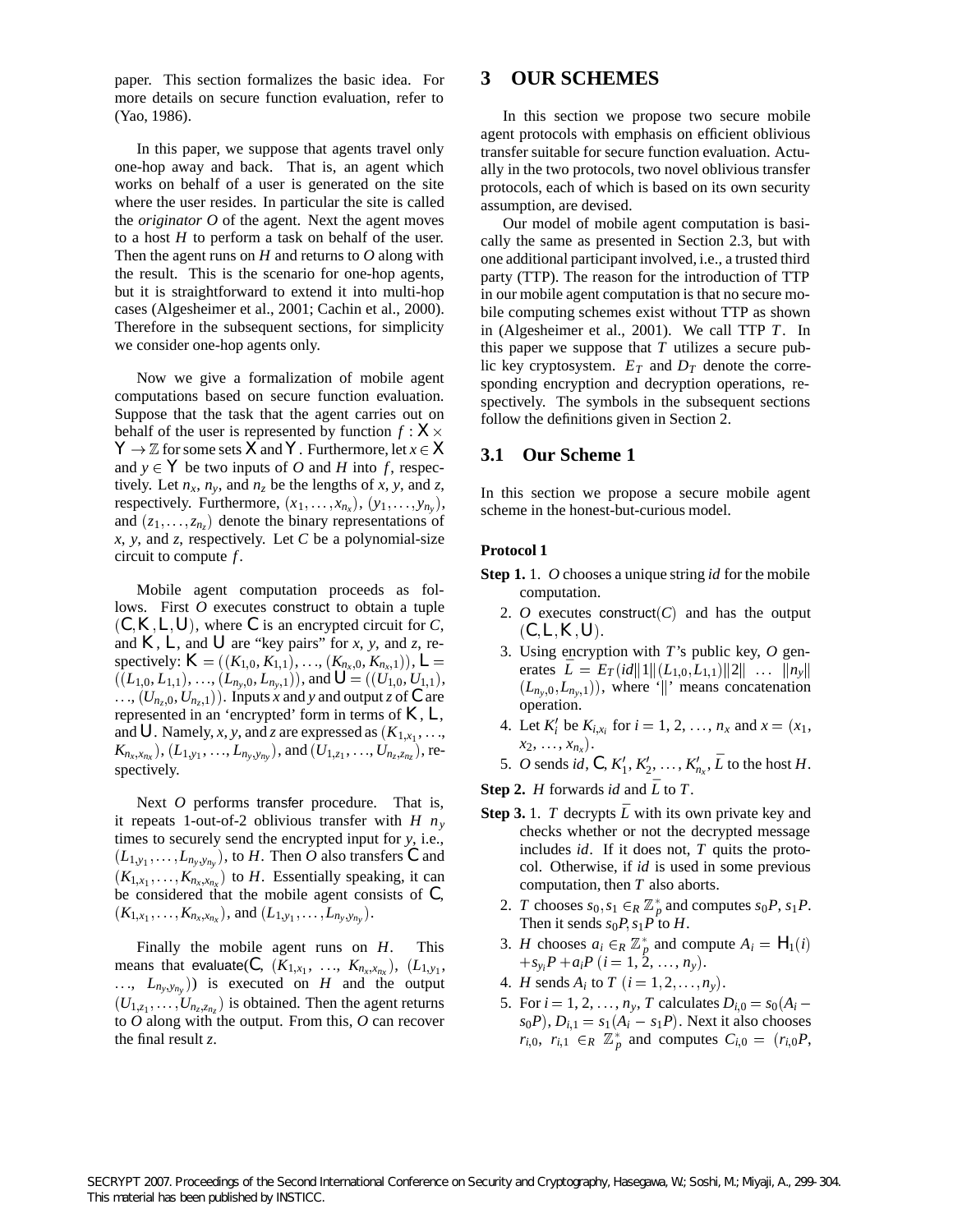$L_{i,0} \times e(H_1(i), s_0 P)^{r_{i,0}}), C_{i,1} = (r_{i,1} P, L_{i,1} \times$  **4 EV**  $e(H_1(i), s_1P)^{r_{i,1}}$ .

- 6. *T* sends  $D_{i,0}, D_{i,1}, C_{i,0}, C_{i,1}$  to  $H$   $(1 \le i \le n_y)$ . 4.1
- 7. *H* computes  $D'_{i,y_i} = D_{i,y_i} a_i s_{y_i} P$  and ob- $\mathcal{L}_{i,y_i} = C_{i,y_i}[2]/e(D'_{i,y_i}, C_{i,y_i}[1]) = e(H_1(i)),$  $(s_{y_i}P)^{r_{i,y_i}}$  /  $e(D'_{i,y_i}, r_{i,y_i}P)$   $(i = 1, 2, ..., n_y)$ . Here  $C_{i,y_i}[1]$  and  $C_{i,y_i}[2]$  denote the first and the second part of the tuple  $C_{i,v_i}$  respectively.
- **Step 4.** Let  $L'_{i}$  be  $L_{i,y_i}$   $(i = 1, 2, ..., n_y)$ . *H* executes  $e$ valuate $(C, K'_1, K'_2, \ldots, K'_{n_x}, L'_1, L'_2, \ldots, L'_{n_y}),$ which yields the output  $U'_1, U'_2, \ldots, U'_{n_z}$ . *H* sends them to *O*.
- **Step 5.** *O* obtains the final result  $z = (z_1, z_2, \dots, z_{n_z})$  for by comparing  $U'_1, U'_2, \ldots, U'_{n_z}$  with  $U$ .

Our protocol 1 is almost the same as (Algesheimer et al., 2001; Cachin et al., 2000; Mori et al., 2005) except for Step 3, which is the large difference between ours and the previous work.

# **3.2 Our Scheme 2**

In our scheme 1, if *H* is malicious and sends some queries  $A_i$  in some special form in Step 3.4, it would be able to get extra information. Therefore we improve our scheme 1 and propose scheme 2 which is secure even in the malicious model.

**Protocol 2** The difference between Protocol 1 and 2 lies in Step 3. Other steps of Protocol 2 are the same as those of Protocol 1. Below  $H_2$  is a cryptographic hash function over  $\mathbb{G}_1 \times \{0,1\}^* \times \{0,1\}.$ 

- **Step 3.** 1. *T* decrypts  $\overline{L}$  with its own private key and checks whether or not the decrypted message includes *id*. If it does not, *T* quits the protocol. Otherwise, if *id* is used in some previous computation, then *T* also aborts.
	- 2. *T* chooses  $s_0, s_1 \in_R \mathbb{Z}_p^*$  and computes  $s_0P, s_1P$ . It then sends  $s_0P$ ,  $s_1P$  to *H*.
	- 3. *H* chooses  $a_i \in_R \mathbb{Z}_p^*$  and computes  $A_i = H_1(i)$  ea  $+ s_{y_i}P + a_iP$  (*i* = 1, 2, ..., *n<sub>y</sub>*).
	- 4. *H* sends  $A_i$  to  $T$   $(i = 1, 2, ..., n_y)$ .
	- 5. For  $i = 1, 2, ..., n_y, T$  computes  $D_{i,0} = s_0(A_i)$  ore  $- s_0 P$ ,  $D_{i,1} = s_1 (A_i - s_1 P)$  and computes  $C_{i,0} = L_{i,0} \oplus H_2(s_0H_1(i), i, 0), C_{i,1} =$  $H_2(s_1H_1(i), i, 1).$
	- 6. *T* sends  $D_{i,0}, D_{i,1}, C_{i,0}, C_{i,1}$  to  $H$  (*i* = 1, 2, ...,  $n_v$ ).
	- 7. *H* obtains  $L_{i,y_i} = C_{i,y_i} \oplus H_2(D_{i,y_i} a_i(s_{y_i}P), i,$  $y_i)$   $(i = 1, 2, ..., n_y).$

The property, security, and efficiency of our protocol 2 are extensively discussed in Section 4.

# **4 EVALUATION**

# **4.1 General Discussion on our Protocols**

Our scheme 1 and 2 are almost the same as (Algesheimer et al., 2001; Cachin et al., 2000; Mori et al., 2005). However, each Step 3. of them deviates far from the previous work. As stated in Section 2, in the previous mobile agent security schemes we need to repeat 1-out-of-2 oblivious transfer  $n<sub>y</sub>$  times between Alice and Bob. On the other hand, in this paper in each Step 3. of our protocol 1 and 2 we have proposed two novel oblivious transfer protocol suitable for mobile agent security. This is one of the reasons why our protocols are efficient compared with the previous work. More detailed analysis on performance is given in Section 4.4.

Our oblivious transfer protocols modify *k*-out-of*n* oblivious transfer proposed in (Chu and Tzeng, 2005). Note that we cannot use *k*-out-of-*n* oblivious transfer in mobile agent security schemes in a naive manner because in *k*-out-of-*n* oblivious transfer, it is possible to choose *k* indices arbitrarily.

Another important point to note is that in our protocols *T* can be *less trusted*. For example, in the basic scheme in (Algesheimer et al., 2001), if *T* and *O* collude, then the secret *y* of *H* is revealed. However, even in such a case, our two protocols are secure.

# **4.2 Security Analysis of Scheme 1**

In this section we conduct security analysis of our protocol 1. It is obvious that our protocol 1 is as secure as the original secure function evaluation except for Step 3. Therefore in order to prove the security of our protocol 1, what we have to do is only to show that Step 3. actually satisfies the requirements given in Section 2.2.

#### **1. Correctness**

The proof is omitted because the readers should easily verify the correctness of the protocol.

#### **2. The Receiver's privacy**

For privacy of the receiver, *H*, we can prove Theorem 1:

 $L_{i,1} \oplus H$  are unconditionally secure. **Theorem 1.** *For our scheme1, the choices made by*

> The proof is omitted. Theorem 1 can be proved in a similar way as in (Chu and Tzeng, 2005).

#### **3. The Sender's privacy**

**Theorem 2.** *Our scheme1 meets the Sender's privacy requirement. That is, by the DBDH assumption, if H has honest-but-curious behavior (semi-honest), he gets no information about unchosen messages.*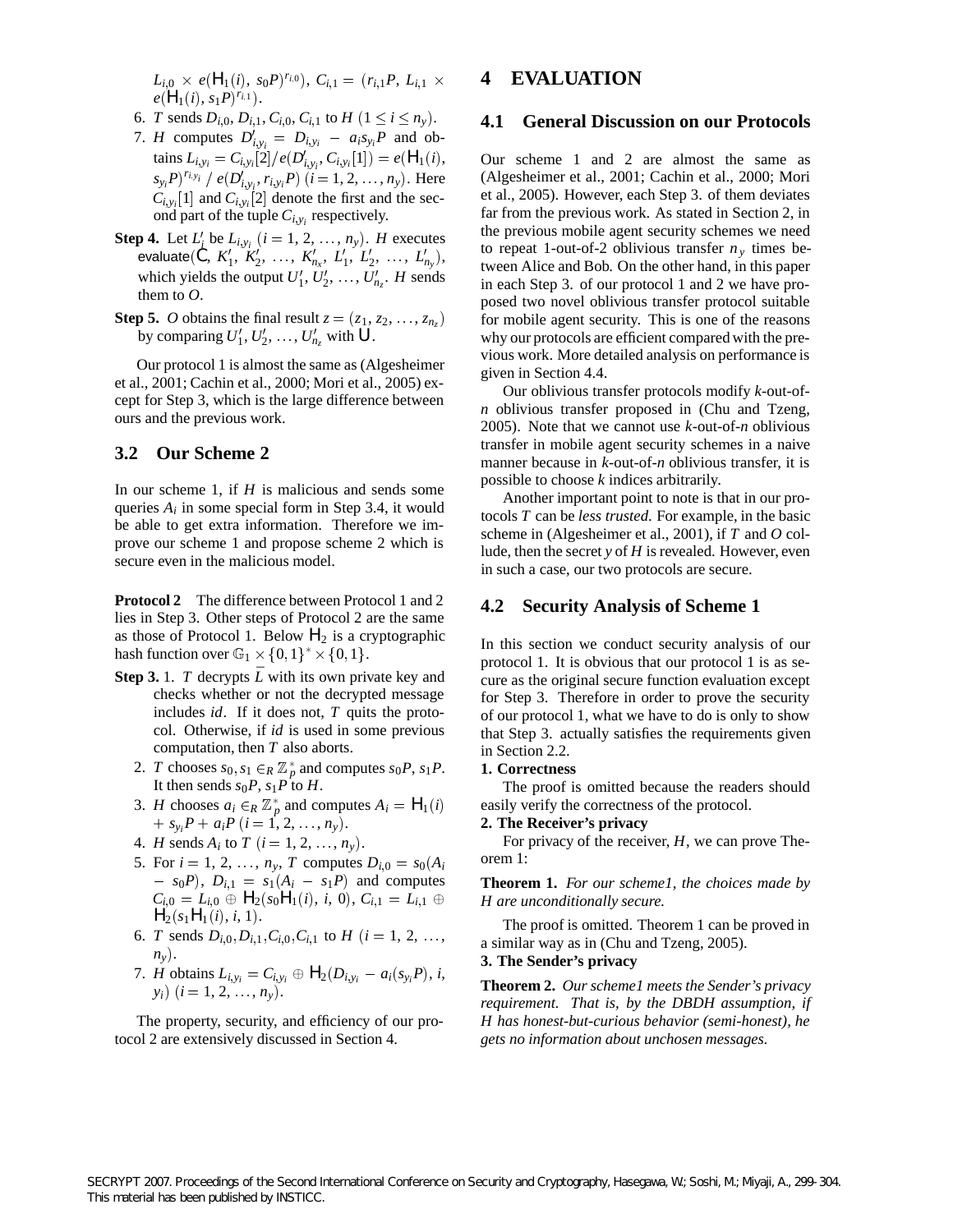The proof is also omitted due to space limitation. It would be straightforward to prove Theorem 2 by consulting (Chu and Tzeng, 2005).

# **4.3 Security Analysis of Scheme 2**

In this section we consider the security of our protocol

- 2. As stated in Section 4.2, here we consider the Step
- 3. of our protocol 2. **1. Correctness**

It is easily proved and the proof is omitted.

# **2. The Receiver's privacy**

We introduce Theorem 3 without proof. It can be proved almost in the same way as in (Chu and Tzeng, 2005).

**Theorem 3.** *For our scheme2, the choices made by H are unconditionally secure.*

# **3. The Sender's privacy**

**Theorem 4.** *In the malicious model our scheme2 satisfies The Sender's privacy under the assumption of NT-CDH and the random oracle model.*

*Proof.* First remember that  $H_2$  is considered as a random oracle. So in order to query the oracle to obtain  $H_2(s_y, H_1(i), i, y_i)$ , the malicious *H* must have  $s_{y_i}H_1(i)$  beforehand. Now given any malicious *H*, we construct a simulator  $H^*$  in the Ideal model, whose output is indistinguishable from that of  $H$ .  $H^*$  works in the following way:

- **Step 1.**  $H^*$  simulates *H* to obtain its output  $A_i^*$   $(i = 1,$ 2,  $\ldots$ ,  $n_{y}$ ). If *H* submits query with index *i* to  $H_1$ , then  $H^*$  feeds into  $H$  a random  $Q_i^*$ , which should be consistent with the previous queries.
- **Step 2.**  $H^*$  simulates *T*. First it generates  $s_0^*$  and  $s_1^*$ . Then for  $i = 1, 2, \dots, n_y$ , with input  $A_i^*$ ,  $H^*$  obtains  $D_{i,0}^* = s_0^*(A_i^* - s_0^*P)$  and  $D_{i,1}^* = s_1^*(A_i^* - s_1^*P)$ .
- **Step 3.**  $H^*$  outputs  $(C_{i,0}^*, C_{i,1}^*)$  at random  $(i = 1, 2, \ldots, m_0)$  $\ldots$ ,  $n_{y}$ ).
- **Step 4.**  $H^*$  simulates  $H$  with inputs  $s_0^*P$ ,  $s_1^*P$ ,  $\{D_{i,0}^*,$  $D_{i,1}^*$ ,  $C_{i,0}^*$ ,  $C_{i,1}^*$   $(i = 1, 2, ..., n_y)$ . If *H* issues a query with  $(x, i, b)$  to  $H_2$   $(b \in \{0, 1\})$ , then  $H^*$ verifies  $x \stackrel{?}{=} s_b^* Q_i^*$ . If it holds, then  $H^*$  obtains  $L_{i,b}$ from the TTP in the Ideal model and returns  $C_{i,b}^*$  $\oplus L_{i,b}$  to *H* as the hash value (consistent with the previous queries).
- **Step 5.** Outputs  $s_0^*P$ ,  $s_1^*P$ ,  $\{A_i^*, D_{i,0}^*, D_{i,1}^*, C_{i,0}^*, C_{i,1}^*\}$  pro  $(i = 1, 2, \ldots, n_{y}).$

First note that if for some *i*, *H* can obtain both of decryption keys for the *i*-th key pair  $L_{i,0}$  and  $L_{i,1}$ , then  $H^*$  cannot exactly know the indices chosen by  $H$ and the simulation would not succeed. This situation could arise if *H* sends to  $H_2$  two queries  $(x_0, i, 0)$  and  $(x_1, i, 1)$  such that  $x_0 = s_0^* Q_i^*$  and  $x_1 = s_1^* Q_i^*$ . However, it contradicts to the assumption of the hardness of NT-CDH problem and hence the situation above cannot occur.

For  $i = 1, 2, \ldots, n_y$ , if  $(x, i, y_i)$  is queried and legal at the same time, then  $C_{i,0}$  and  $C_{i,1}$  are consistent with the returned hash values. Since no other  $(s_b^*Q_j^*$ , *j*, *b*) where  $s_b^*Q_j^* \not\in \{s_{y_1}^*Q_1^*, s_{y_2}^*Q_2^*, \dots, s_{y_{n_y}}^*Q_{n_y}^*\}$  can be queried to the  $H_2$  hash oracle,  $C_{j,0}$  and  $C_{j,1}$  have the right distribution due to the random oracle model. Thus, the output distribution is indistinguishable from that of *H*. □

# **4.4 Performance Evaluation**

In this section we compare our schemes with Cachin's scheme (Cachin et al., 2000) and Mori's scheme (Mori et al., 2005) in terms of communication cost and the computational complexity<sup>4</sup>. Table 1 and Table 2 depict the communication cost between sender *S* and receiver *R* and the computational complexity of *S* and *R*, respectively. Note that in Cachin's scheme, *S* and *R* correspond to *O* and *H*. On the other hand, in our schemes *S* and *R* correspond to *T* and *H*.

 1, of the most expensive operations, that is, the scalar The communication cost is estimated by the number of required messages, each of which is in  $\mathbb{G}_1$ . For the computational complexity, first we interpret operations of the protocol in (Cachin et al., 2000) as those in  $\mathbb{G}_1$ . Then we take into consideration the number multiplication in  $\mathbb{G}_1$  and bilinear map (pairing)  $e$  over  $\mathbb{G}_1 \times \mathbb{G}_1$ . Note that for good legibility  $n_y$  is written as *n* in Table 1 and 2.

> From Table 1 and 2, it should be clear that our schemes are more efficient than Cachin's scheme with respect to the communication cost and the computational complexity. Furthermore, our schemes are almost as efficient as Mori's scheme, but note that the latter is insecure. On the other hand, as we showed, our protocol 1 is secure in the semi-honest model and our protocol 2 is secure in the malicious model.

# **5 CONCLUSION**

In this paper we proposed two secure mobile agent protocols with emphasis on efficient oblivious transfer suitable for secure function evaluation in untrusted

<sup>&</sup>lt;sup>4</sup>From the viewpoint of the communication cost and the computational complexity, (Cachin et al., 2000) and (Algesheimer et al., 2001) are almost the same. Therefore due to space constraints here we compare ours with the former only.